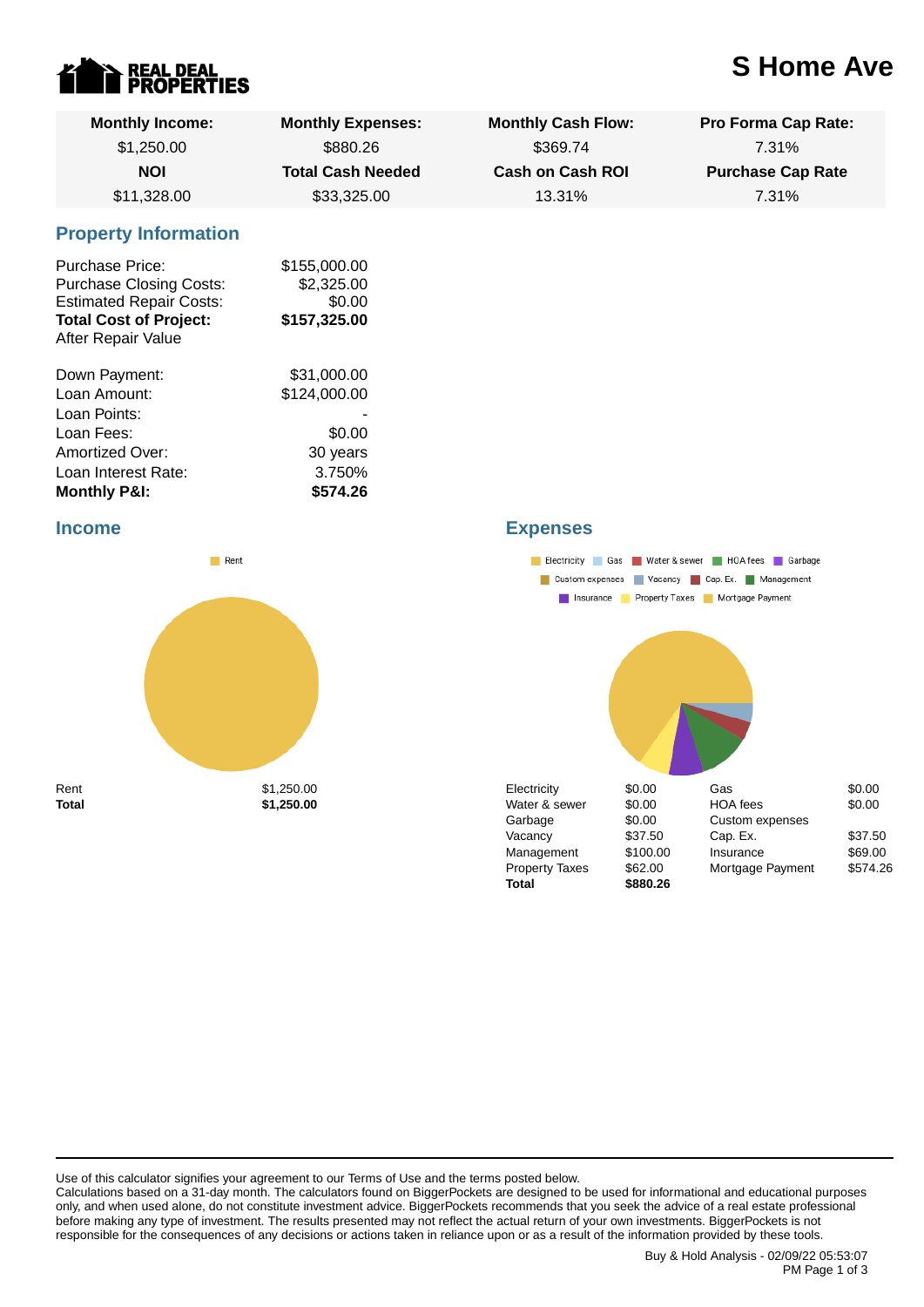### **Financial Projections**

| <b>Total Initial Equity:</b>    | -\$124.000.00 |                      |      |
|---------------------------------|---------------|----------------------|------|
| <b>Gross Rent Multiplier:</b>   | 10.33         |                      |      |
| Income-Expense Ratio (2% Rule): | 0.79%         |                      |      |
| <b>Typical Cap Rate:</b>        | 7.31%         | Debt Coverage Ratio: | 1.64 |
| ARV based on Cap Rate:          | \$155,000.00  |                      |      |

#### **50% Rule Cash Flow Estimates**

| Total Monthly Income:                          | \$1,250.00 |
|------------------------------------------------|------------|
| x50% for Expenses:                             | \$625.00   |
| Monthly Payment/Interest Payment:              | \$574.26   |
| <b>Total Monthly Cash Flow using 50% Rule:</b> | \$50.74    |

### **Analysis Over Time**

| <b>Annual Growth</b><br><b>Assumptions</b> | 2%              |           | 2%        |               |           | 2%                    |           |
|--------------------------------------------|-----------------|-----------|-----------|---------------|-----------|-----------------------|-----------|
|                                            | <b>Expenses</b> |           |           | <b>Income</b> |           | <b>Property Value</b> |           |
|                                            |                 |           |           |               |           |                       |           |
|                                            | Year 1          | Year 2    | Year 5    | Year 10       | Year 15   | Year 20               | Year 30   |
| <b>Total Annual Income</b>                 | \$15,300        | \$15,606  | \$16,561  | \$18,285      | \$20,188  | \$22,289              | \$27,170  |
| <b>Total Annual Expenses</b>               | \$10,637        | \$10,712  | \$10,945  | \$11,367      | \$11,833  | \$12,348              | \$13,542  |
| <b>Total Annual Cashflow</b>               | \$4,663         | \$4,894   | \$5,616   | \$6,918       | \$8,355   | \$9,942               | \$13,628  |
| Cash on Cash ROI                           | 13.99%          | 14.69%    | 16.85%    | 20.76%        | 25.07%    | 29.83%                | 40.89%    |
| <b>Property Value</b>                      | \$158,100       | \$161,262 | \$171,133 | \$188,944     | \$208,610 | \$230,322             | \$280,761 |
| Equity                                     | \$36,380        | \$41,909  | \$59,437  | \$92,086      | \$129,643 | \$172,931             | \$280,761 |
| Loan Balance                               | \$121,720       | \$119,353 | \$111,696 | \$96,859      | \$78,967  | \$57,391              | \$0       |
| <b>Total Profit if Sold</b>                | \$7,718         | \$18,142  | \$51,786  | \$116,368     | \$192,768 | \$282,528             | \$509,448 |
| Annualized Total Return                    | 23%             | 24%       | 21%       | 16%           | 14%       | 12%                   | 10%       |
|                                            |                 |           |           |               |           |                       |           |

**Income, Expenses and Cash Flow (in \$)**



#### **Loan Balance, Value and Equity (in \$)**



Use of this calculator signifies your agreement to our Terms of Use and the terms posted below.

Calculations based on a 31-day month. The calculators found on BiggerPockets are designed to be used for informational and educational purposes only, and when used alone, do not constitute investment advice. BiggerPockets recommends that you seek the advice of a real estate professional before making any type of investment. The results presented may not reflect the actual return of your own investments. BiggerPockets is not responsible for the consequences of any decisions or actions taken in reliance upon or as a result of the information provided by these tools.